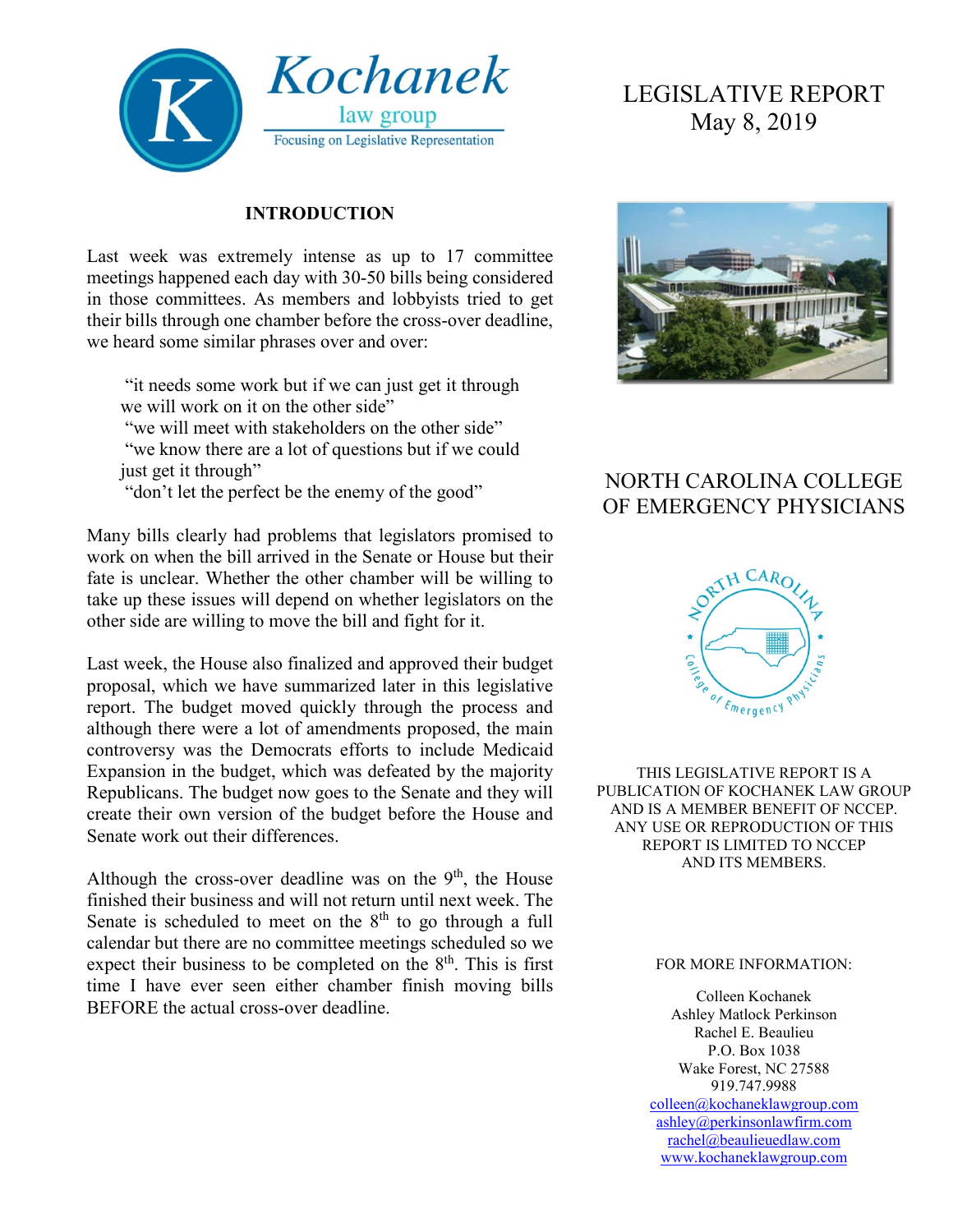#### **BILLS OF INTEREST**

HOUSE BILL 879, End of Life Option Act, would establish procedures to allow physicians to discuss end-of-life options with an individual suffering from an incurable, terminal disease and to allow that physician to prescribe a terminal comfort care drug. Such a drug would be defined as a controlled substance prescribed by a physician licensed in this state for a qualified individual with the purpose of hastening the qualified individual's death due to a terminal disease. Specific requirements, documentation and processes would be established, and those following the legislation would be protected from civil and criminal liability, as well as professional discipline. However, inappropriately forcing or interfering with the process would be considered a felony. **Introduced by Representatives Harrison, Hardister, McGrady and Fisher and referred to the House Rules Committee.**

HOUSE BILL 904, Identity Theft Protection Act/Changes, would make a variety of changes to the Identity Theft Protection Act to:

- require consumer reporting agencies to create and maintain a shared website and toll-free number that a consumer can contact to request a security freeze and actions related to a security freeze;
- prohibit a consumer reporting agency from charging a fee to put a security freeze in place, remove a freeze, or lift a freeze, unless expressly authorized;
- require any business that owns or licenses personal information of residents of North Carolina or any business that conducts business in North Carolina that owns or licenses personal information in any form (whether computerized, paper, or otherwise) to: (1) implement and maintain reasonable security procedures and practices, appropriate to the nature of the personal information and the size, complexity, and capabilities of the business, to protect the personal information from unauthorized access, destruction, use, modification, or disclosure; and (2) provide notice to all persons affected by a security breach and to the Consumer Protection Division of the Attorney General's Office as soon as practicable but not later than 30 days after discovery of the breach or reason to believe a breach has occurred;
- exclude from the term *personal information*: electronic identification numbers or e-mail names or addresses unless it includes any required security code, access code, or password that would allow access to an individual's financial account or resources or other personal information; Internet identification names; parent's legal surname prior to marriage; and a password, unless the business is aware that this information would permit access to a person's financial account or resources or other personal information;
- provide that, if notice of a security breach is provided to any affected person or agency pursuant to HIPAA, then notice must also be provided to the Consumer Protection Division in the Office of the Attorney General;
- require a consumer reporting agency to offer to provide appropriate identity theft prevention and mitigation services such as credit monitoring at no cost to the consumer for not less than 48 months, if the consumer receives notice or is the subject of a security breach by a consumer reporting agency, and the consumer's personal information was held by a consumer reporting agency;
- prohibit a person from obtaining, using, or seeking the consumer report or credit score of a consumer in connection with an application for credit without the written, verbal, or electronic consent of the consumer; and
- amend the definition of *identifying information* to include: (1) health insurance policy number, subscriber identification number, or any other unique identifier used by a health insurer or payer to identify the person; and (2) any information regarding the individual's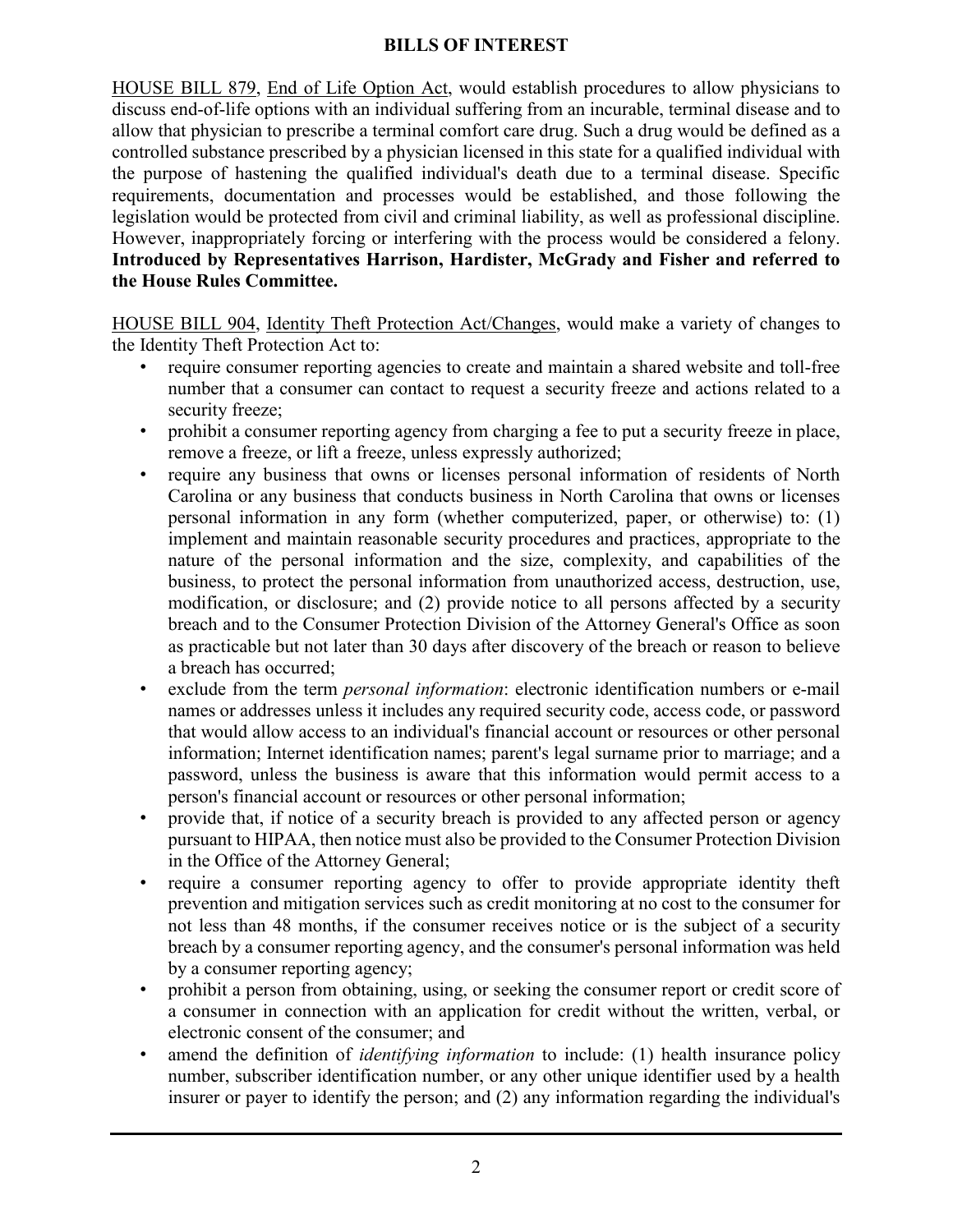medical history or condition, medical treatment or diagnosis, or genetic information, by a health care professional.

**Introduced by Representatives Saine, Jones, and Reives and referred to the House Commerce Committee.**

HOUSE BILL 929, Gaming Commission, would create the North Carolina Gaming Commission to establish and oversee the operation of gaming in this State, and provide for the regulation of sports fantasy leagues. **Introduced by Representatives Warren, Hardister, Saine, and Hunter and referred to the House Commerce Committee.**

HOUSE BILL 934, Right to Try Adult Stem Cell Treatments, would expand the Right to Try Act to provide access to investigational adult stem cell treatments for patients diagnosed with a terminal or chronic illness. **Introduced by Representatives Blackwell, Lambeth, Murphy, and Reives and referred to the House Health Committee.**

HOUSE BILL 944, Protect the Integrity of NC Elections Act, would: (1) provide funds for three additional compliance investigator positions and two data analyst positions with the North Carolina State Board of Elections; (2) require county boards of elections to maintain a record of who is requesting or delivering a request form for absentee application and ballots; and (3) make it a Class 2 misdemeanor to sell or attempt to sell a completed written request form for an absentee application and ballot or condition its delivery upon payment. **Introduced by Representatives Ball, Lewis, Warren, and Dahle and referred to the Elections and Ethics Law Committee.**

HOUSE BILL 949, Opioid Pilot Program/Funds, would create a two-year pilot program through the Pain Management Team of the Northern Hospital District of Surry County to provide opioid disorder treatment and recovery series to uninsured individuals using best practices, including alternative pain management. The bill would appropriate \$500,000 in nonrecurring funds establish and operate the pilot program. **Introduced by Representative Stevens and referred to the House Committee on Appropriations, Health and Human Services.**

HOUSE BILL 955, Sam's Law, would allow parents to request a seizure action plan from a school, if their child has been diagnosed with a seizure disorder. The plan would outline responsibilities, training and medication administration. The bill would require local school boards and the State Board of Education to develop seizure policies and would appropriate \$20,000 in nonrecurring funds from the General Fund to the Department of Public Instruction to assist the State Board of Education in the development of its seizure policy and with costs associated with the act. **Introduced by Representatives Jarvis, Murphy, Horn and Hardister and referred to the House Committee on Education, K-12.**

HOUSE BILL 988, Next Step Act, would make a number of changes regarding fines and prisoners, including appropriating \$3.2 million to provide inmates with access to telemedicine for mental health support during hours when no in-person specialist is available. **Introduced by Representatives Grange, R. Turner, Hardister and K. Hall and referred to the House Committee on Appropriations, Justice and Public Safety.**

HOUSE BILL 989, Hospital Assessment Revision/Prof. Payments, would:

• establish a new method and processes for hospital assessments, including base and supplemental assessments set by the General Assembly and based on a percentage of total hospital costs;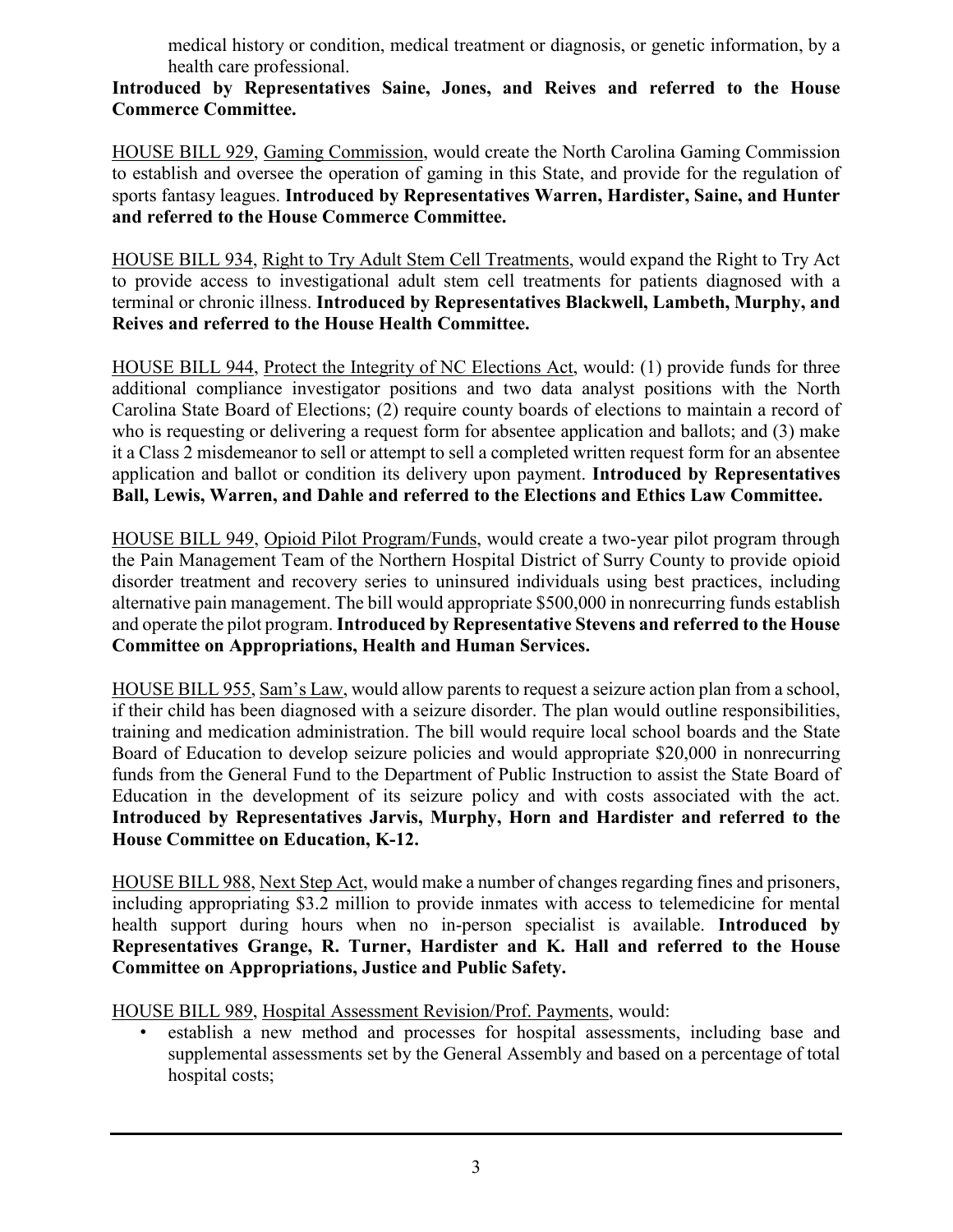- apply assessments to all licensed North Carolina hospitals, except exempts from the supplemental assessment and the base assessment critical access hospitals, freestanding psychiatric hospitals, freestanding rehabilitation hospitals, long-term care hospitals, stateowned and state-operated hospitals, and the primary affiliated teaching hospital for each UNC medical school;
- exempt public hospitals from the supplemental assessment; and
- revise the supplemental payment program for eligible medical professional providers to no longer include a limit on the number of eligible medical professional providers that may be reimbursed but instead to use a limit on the total payments made and to include supplemental payments that increase reimbursement to the average commercial rate under the State Plan and directed payments that increase reimbursement to the average commercial rate under the managed care system.

#### **Introduced by Representatives Dobson and Lambeth and referred to the House Health Committee.**

HOUSE BILL 993, Enact Naturopathic Doctors Licensure Act, is identical to Senate Bill 573, summarized in the April 16, 2019, Legislative Report. **Introduced by Representatives Lambeth, Dobson, Carney, and Fisher and referred to the House Health Committee.**

HOUSE BILL 994, Top Four Open Primary/Elections, would establish a process for the election of certain offices through an open primary, sometimes referred to as a nonpartisan blanket primary or nonpartisan preliminary election, which would be followed by a general election conducted by ranked-choice voting. Ranked-choice voting is a system of election whereby voters rank candidates in order of preference used to avoid vote splitting and a spoiler outcome when support is divided among similar candidates. The system generally proceeds after an initial tabulation of the first-preference votes. Candidates with the fewest first-preference votes would be eliminated and votes redistributed to candidates that voters have marked as their next preferences. The bill would provide \$410,000 to the State Board of Elections for the implementation, education, and training needed in the development of the ranked-choice election. **Introduced by Representatives Morey, Hawkins, and Russell and referred to the House Elections and Ethics Law Committee.**

HOUSE BILL 1010, Criminal Law Reform, is identical to Senate Bill 584, summarized in the April 19, 2019, Legislative Report. **Introduced by Representatives Riddell and Morey and referred to the House Judiciary Committee.**

SENATE BILL 673, N.C. Citizens Redistricting Commission, would amend the State Constitution, if approved by the qualified voters of the State at the primary election in March 2020, to create a 15-member Citizens Redistricting Commission with membership divided among persons affiliated with the two major political parties and persons who are politically unaffiliated. The Citizens Redistricting Commission would adopt districting plans for members of the General Assembly and the U.S. House of Representatives, and, if the Commission could not agree to adopt any districting plan, it would appoint a special master to draw the plan. **Introduced by Senators Smith, Foushee, and Van Duyn and referred to the Senate Rules Committee.**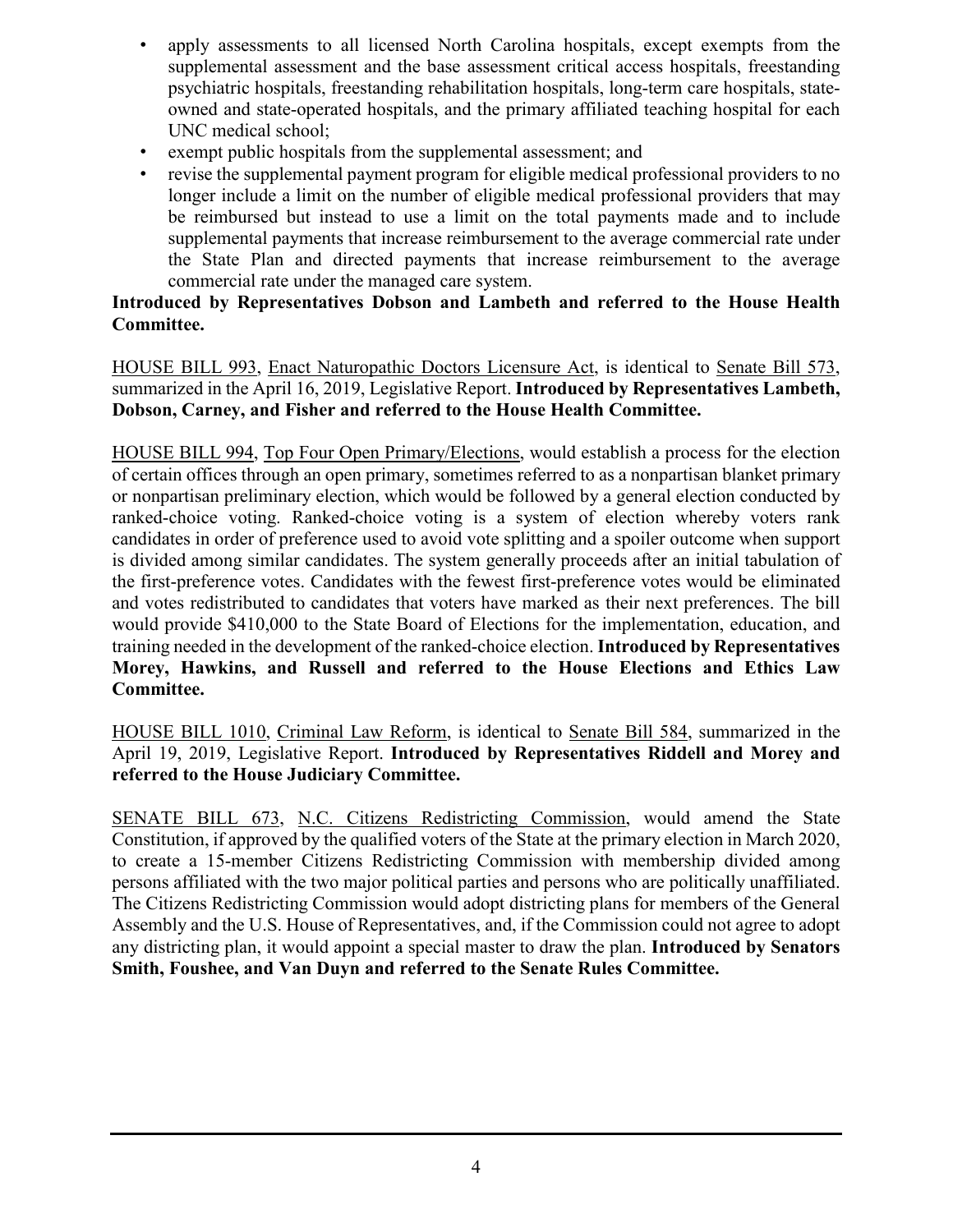#### **BILL UPDATES**

HOUSE BILL 106, PED/Inmate Health Care Reimbursement, was heard in the House Judiciary Committee and a committee substitute was approved. The new version would:

- expand use of the Central Prison Health Care Complex to include methods to contain costs for palliative and long-term health care for inmates;
- reduce the restrictions on the Department of Public Safety to pay for inmate health care costs;
- require any contracts and extensions for medical services provided to inmates by contracted providers and facilities to include the specified reimbursement rates, unless greater cost savings can be demonstrated through the use of an alternative rate;
- add the requirement that the Department of Health and Human Services report to the General Assembly on the feasibility study of telehealth services referenced in the February 2019 Memorandum of Agreement between DPS and UNC Health Care by July 1, 2019;
- require that the telemedicine pilot program be established with consideration of the rules of the study;
- require the pilot program to be operational by January 1, 2020 (was, October 1, 2019); and
- extend the due dates of the interim and final reports on the pilot assessment criteria from October to January of 2020 and 2021.

#### **Introduced by Representatives Horn, Farmer-Butterfield, Lucas and R. Turner and referred to the House Rules Committee.**

HOUSE BILL 220, Insurance Technical Changes – AB, was heard in the House Insurance Committee, where a committee substitute was approved. The new version, which passed the full House, would:

- delete the proposed sections regarding captive insurance;
- delete the proposed changes regarding exclusive provider benefit plans;
- delete the proposed changes regarding criminal penalties related to insurance; and
- add new requirements for Medicare supplemental plans.

### **The bill was approved by the House and sent to the Senate.**

HOUSE BILL 267, Require Safety Helmets/Under 21. After significant advocacy by emergency physicians and other concerned groups, HB 267 was given an unfavorable report by the House Health Committee. This unfavorable report was later changed out of deference to the bill's sponsor, but leadership assured committee members that the bill will not be brought forward again this session. **The bill was referred to the House Health Committee and we expect no further hearings this session. Many thanks to the Emergency Physicians who contacted their legislators about our opposition to this legislation and special thanks to Dr. David Kammer who provided testimony against the bill.**

HOUSE BILL 474, Death by Distribution, was heard in the House Judiciary Committee, where a committee substitute was approved. The new version, would:

- add to the requirements for a person to be guilty of death by distribution and aggravated death by distribution that the person unlawfully sells or delivers (was, unlawfully distributed) at least one certain controlled substance to the victim or is part of the chain of unlawful financial transaction of the sale and delivery to the victim (was, the person unlawfully distributed at least one certain controlled substance to the victim only);
- add that the statute does not restrict or interfere with the rights and immunities for drugrelated overdose treatment; and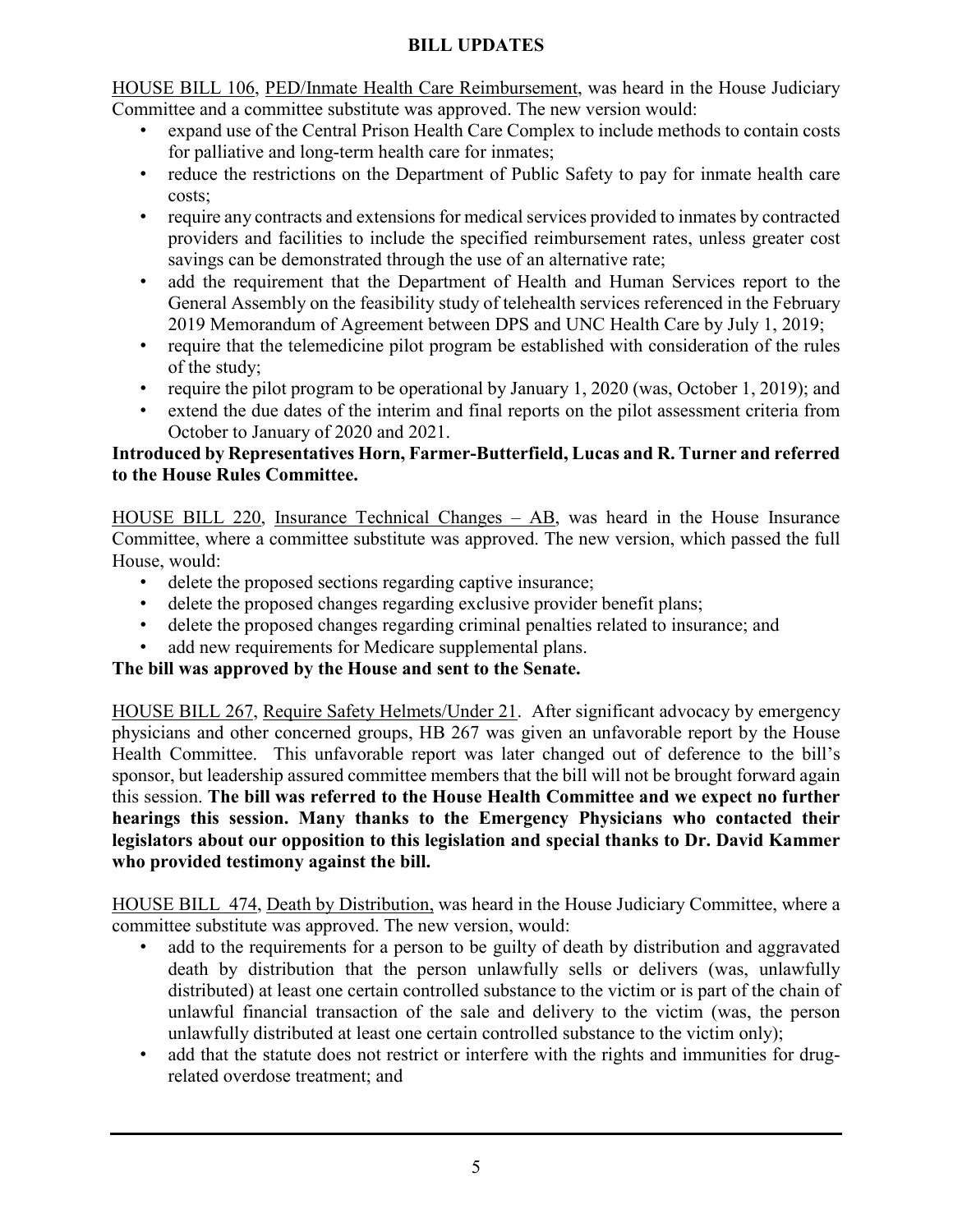• **add that the statute does not apply to (1) a practitioner issuing a valid prescription for a controlled substance for a legitimate medical purpose in the usual course of professional practice, or (2) a pharmacist dispensing and delivering a valid prescription for a controlled substance in the usual course of professional practice.**

**The bill as amended was approved by the House Judiciary Committee and will next be considered by the full House.**

HOUSE BILL 721, Increase Access to Telehealth Services, was heard in the House Health Committee and a committee substitute was approved. The new version would remove the section of the bill that appropriated \$1 million in nonrecurring funds for the 2019-21 biennium from the General Fund to DHHS for a telehealth infrastructure and equipment grants project in the two counties with the poorest health outcomes. As a result of the removal of this section, the bill now must meet the cross-over deadline and be approved in the House prior to May 9<sup>th</sup>. The bill as **amended was approved by the House Health Committee and will next be considered by the House Rules Committee.**

HOUSE BILL 724, Truth in Caller ID Act, was amended in the House Rules Committee to expand the definitions of the terms *telephone solicitation* and *unsolicited telephone call* to also include text communications in addition to voice communications. **The bill as amended was approved by the House Rules Committee and will next heard by the full House.**

#### **BUDGET**

On April 29<sup>th</sup>, House posted its version of the budget online, and began moving it through the committee process the next day. The budget quickly moved from the Appropriation Subcommittees, through the Appropriations Committee and to the House Floor in one week. The budget includes increased spending on school safety measures, such as hiring school resource officers and mental health professionals. It also includes funding for testing of the State's backlog of untested evidence in rape cases, and upgrades to buildings throughout the UNC System including the UNC-Chapel Hill business school and the medical school at ECU. The proposed budget includes tax changes that would raise the standard deduction for personal income taxpayers by 3.75 percent, and would reduce franchise taxes on businesses. The budget also gives an additional \$5 million a year to state-run treatment programs and for the development of new programs to help tackle the opioid crisis. After more than fifty proposed amendments and many hours of debate, the budget was approved by the House and sent on to the Senate, which will craft its own version. Once the Senate passes their version of the budget, the two chambers will negotiate a compromise version to send to the Governor, who has indicated he will likely veto it if it does not include Medicaid Expansion (which is unlikely). Given the gains Democrats made in each chamber during the last election, they have enough votes to sustain the Governor's veto, all of which sets up a potentially protracted and contentious budget process over the weeks and months to come.

**The proposed House budget provides \$1.5 million in nonrecurring funds for the 2019-2020 fiscal year and \$800,000 in nonrecurring funds for the 2020-2021 fiscal year to fund student loan repayments for physicians and dentists in the rural health loan repayment program. The budget also provides \$250,000 to the School of Medicine at UNC Chapel Hill to support the activities of the Advisory Council on Rare Diseases. The budget also includes \$4 million in recurring funding to local health departments to expand local infrastructure for activities**